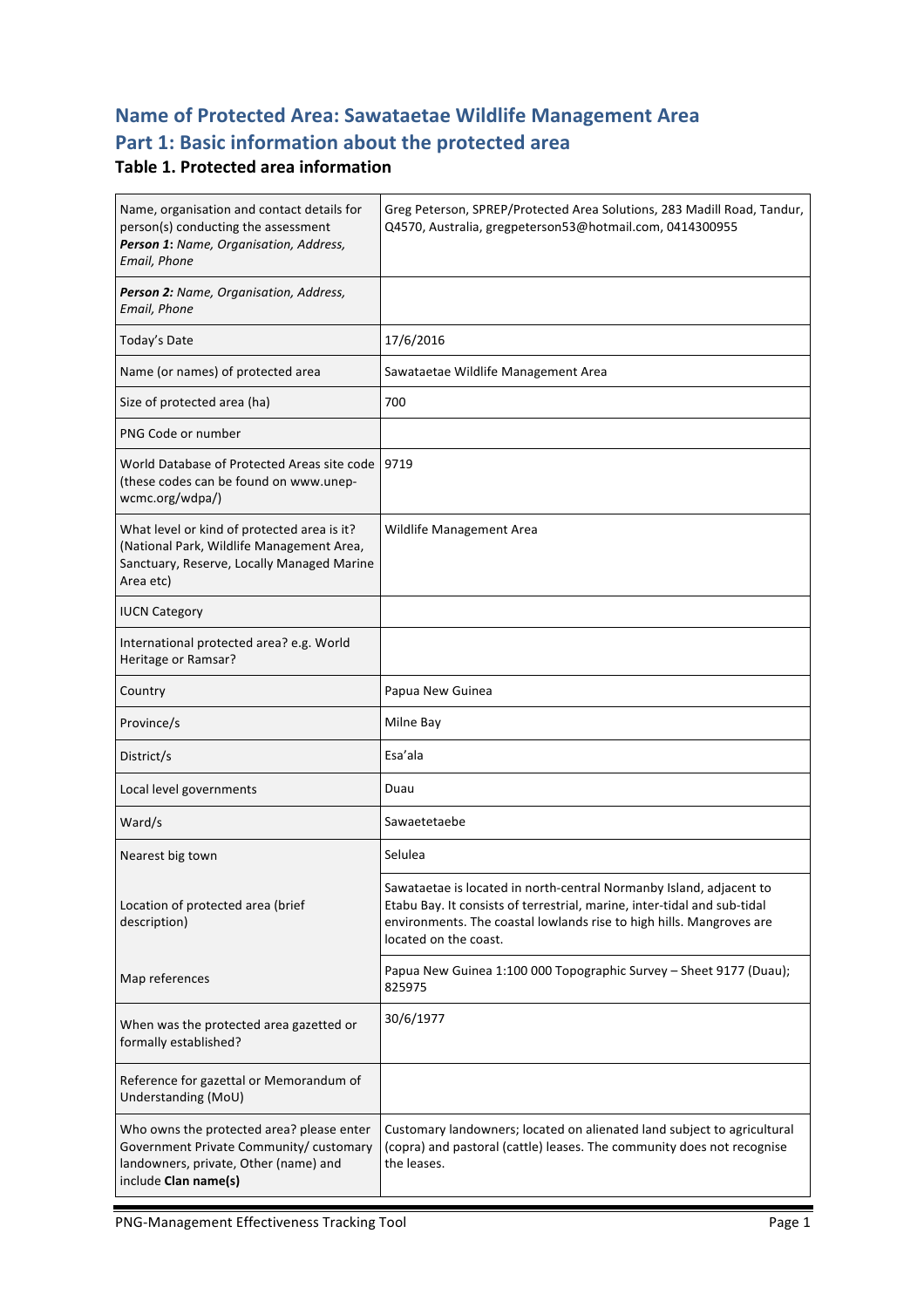| Number of households living in the<br>protected area                                                                                                                                                                                           | Small number of people from 2 villages (Sawataetae and Mwatebu) have<br>use rights over the WMA, although all land is owned by families in<br>Sawataetae Village. Land is inherited matrilineally. There are four clans at<br>Sewataetae Village - Gegela, Bwayobwayo, Magisupu and Kilakila. |
|------------------------------------------------------------------------------------------------------------------------------------------------------------------------------------------------------------------------------------------------|-----------------------------------------------------------------------------------------------------------------------------------------------------------------------------------------------------------------------------------------------------------------------------------------------|
| Population size within the protected area                                                                                                                                                                                                      | Between 1000 and 2000                                                                                                                                                                                                                                                                         |
| Who manages the protected area?(e.g.<br>please enter government, customary<br>landowners [add clan names] management<br>committee [how many and what gender])                                                                                  | No one. No longer operates as a WMA. The last person from the original<br>committee died recently.                                                                                                                                                                                            |
| Total number of staff (this means anyone<br>working on the protected area in paid jobs -<br>whether NGOs, community, rangers or<br>customary landowners                                                                                        | 0                                                                                                                                                                                                                                                                                             |
| Temporary paid workers 0                                                                                                                                                                                                                       |                                                                                                                                                                                                                                                                                               |
| Permanent paid workers                                                                                                                                                                                                                         | 0                                                                                                                                                                                                                                                                                             |
| Annual budget (US\$) - excluding staff salary<br>costs                                                                                                                                                                                         | 0                                                                                                                                                                                                                                                                                             |
| Operational (recurrent) funds                                                                                                                                                                                                                  | 0                                                                                                                                                                                                                                                                                             |
| Project or special funds                                                                                                                                                                                                                       | 0                                                                                                                                                                                                                                                                                             |
| Reason for park establishment                                                                                                                                                                                                                  | To prevent hunting with firearms by "outsiders".                                                                                                                                                                                                                                              |
| What are the main values for which the area<br>is designated (Fill this out after data sheet 2)                                                                                                                                                | Mangroves and flat land for gardens and crocodiles.                                                                                                                                                                                                                                           |
| List the primary protected area management<br>objectives (add lines if needed after the<br>most important objectives):<br>Management objective 1                                                                                               | No management objectives exist.                                                                                                                                                                                                                                                               |
| Management objective 2                                                                                                                                                                                                                         |                                                                                                                                                                                                                                                                                               |
| Management objective 3                                                                                                                                                                                                                         |                                                                                                                                                                                                                                                                                               |
| Number of people involved in answering the<br>assessment questions                                                                                                                                                                             | 1                                                                                                                                                                                                                                                                                             |
| Name/organisation/contact details of<br>people participating the assessment (Please<br>do not insert return/enter or dot points)                                                                                                               | James Moabe, jamesmoabe234@gmail.com, 79969488.                                                                                                                                                                                                                                               |
| Customary landowners/other community;<br>CEPA, Other national government agency;<br>Provincial govt; local level govt; Protected<br>area staff (anyone working on the protected<br>area in paid jobs; NGO; Donors; External<br>experts; Others | Other community                                                                                                                                                                                                                                                                               |
| Please note if assessment was carried out in<br>association with a particular project, on<br>behalf of an organisation or donor.                                                                                                               | SPREP through the PNG Protected Area Assessment Project, which is a<br>component of the GEF Community-based Forest and Coastal<br>Conservation and Resource Management Project in PNG.                                                                                                        |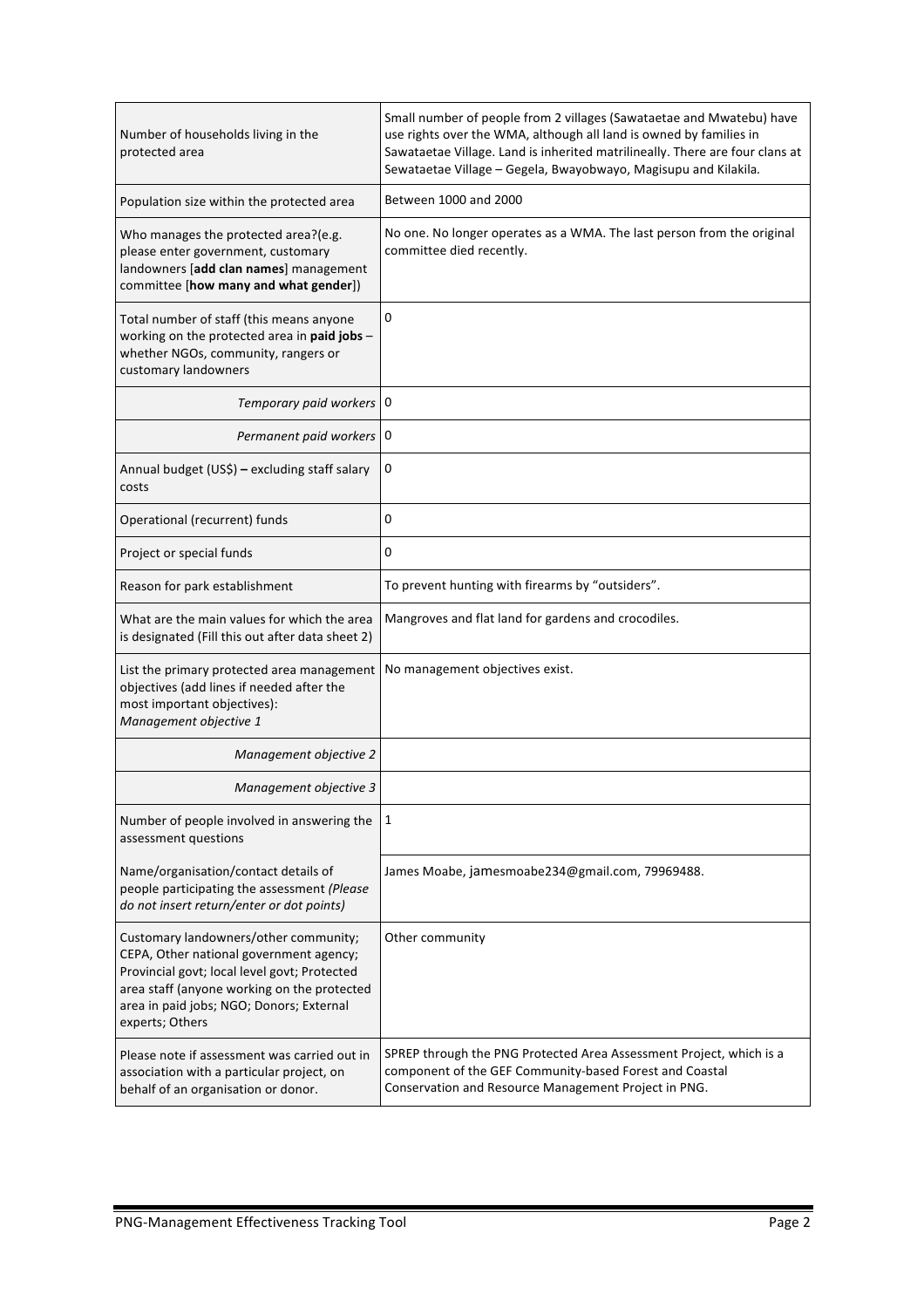## **Part 2: What makes this protected area special and important?**

The bay is important as a safe harbor for small boats. Mangroves are used for building materials and the area is important for fish spawning. The flat land supports gardens for subsistence cultivation. The flat land in the past was developed into a coconut plantation, but this is no longer operational (the plantation was an important source of income). There was also a crocodile farm in the past, but it is also no longer operational. Cattle raising also occurred in the past.

| No.           | <b>Key values</b>  | <b>Brief description</b>                                                                                                                                                                                                                                                                  | <b>Note if</b><br>endangered<br>species or<br>ecosystem (IUCN) |
|---------------|--------------------|-------------------------------------------------------------------------------------------------------------------------------------------------------------------------------------------------------------------------------------------------------------------------------------------|----------------------------------------------------------------|
| 1             | <b>Mangroves</b>   | They are found in the intertidal zone on the mudflats and<br>are important. However, their extent is limited (as the WMA<br>boundary extends to the high water mark). They provide<br>bush material for house construction, are important as a fish<br>spawning area and filter sediment. |                                                                |
| $\mathcal{P}$ | Flat land          | This is important for gardening and providing for the<br>subsistence needs of the customary landowners.                                                                                                                                                                                   |                                                                |
| 3             | Crocodiles         | The area is important for crocodiles. In the past there was a<br>crocodile farm, but this is no longer operational. These are<br>increasing in occurrence.                                                                                                                                |                                                                |
| 4             | Coconut plantation | There was a functioning coconut plantation, but this is not<br>operational. The copra palm trees remain and provide an<br>opportunity for future income generation.                                                                                                                       |                                                                |

#### Table 2. Key values of the protected area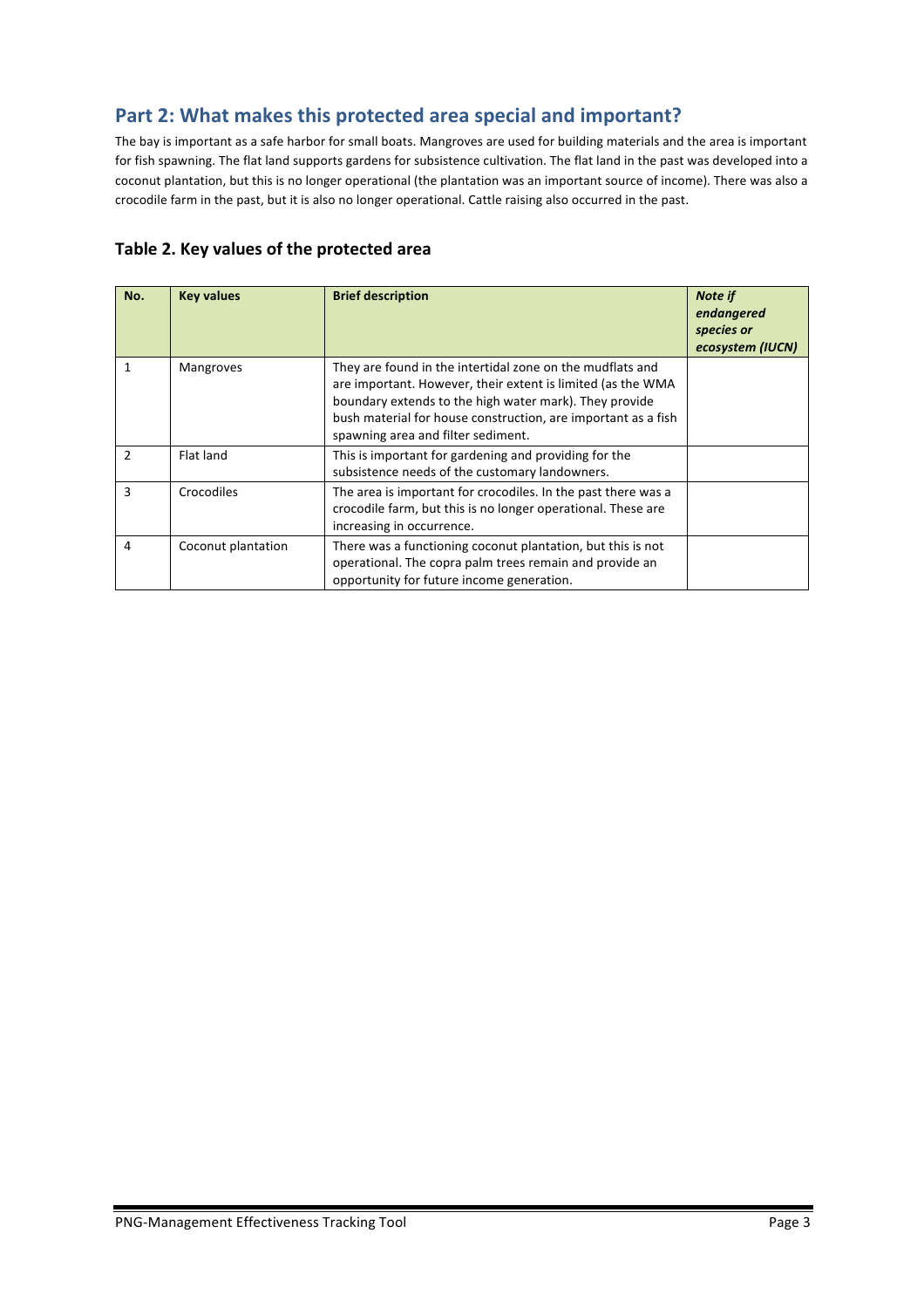#### **Table 3. Checklist of values/benefits**

Not important 0; Important 1; Very important 2; Don't know DK

| How important is the protected area for each                                                                                                 | <b>Score</b> | <b>Comment</b>                                                                                                                                                                                                                                                                                                                                                              |
|----------------------------------------------------------------------------------------------------------------------------------------------|--------------|-----------------------------------------------------------------------------------------------------------------------------------------------------------------------------------------------------------------------------------------------------------------------------------------------------------------------------------------------------------------------------|
| of the listed values/benefits?                                                                                                               | (0,1,2, DK)  |                                                                                                                                                                                                                                                                                                                                                                             |
| 1. Biodiversity $-$ the presence of many<br>different kinds of plants, animals and<br>ecosystems                                             | 1            | Most of the habitat has been degraded by the past<br>agricultural and pastoral lease activities, but what remains is<br>important for protecting biodiversity. The primary<br>vegetation has been cleared and now consists of secondary<br>regrowth in the copra plantation. The overstorey is mainly<br>remnant copra palms with a regenerating understorey.<br>Some birds |
| 2. Presence of rare, threatened, or<br>endangered species (plants and animals)                                                               | $\mathbf{1}$ | No survey undertaken. Unlikely to be any rare, threatened,<br>or endangered species. However there have been rare<br>species in the past (e.g. spoonbills, Agile wallabies).                                                                                                                                                                                                |
| 3. Ecosystems (e.g. wetlands, grasslands,<br>coral reefs etc) that are rare because they<br>have been cleared or destroyed in other<br>areas | $\mathbf{1}$ | Mangrove ecosystems on the coast which provide material<br>for house building and fish breeding areas.                                                                                                                                                                                                                                                                      |
| 4. Protecting clean, fresh water                                                                                                             | 1            |                                                                                                                                                                                                                                                                                                                                                                             |
| 5. Sustaining important species in big<br>enough numbers that they are able to<br>survive here                                               | $\mathbf{1}$ |                                                                                                                                                                                                                                                                                                                                                                             |
| 6. Providing a source of employment for<br>local communities now                                                                             | 0            | No income generating activities currently.                                                                                                                                                                                                                                                                                                                                  |
| 7. Providing resources for local subsistence<br>(food, building materials, medicines etc.)                                                   | $\mathbf{1}$ |                                                                                                                                                                                                                                                                                                                                                                             |
| Providing community development<br>8.<br>opportunities through sustainable<br>resource use                                                   | $\mathbf{1}$ |                                                                                                                                                                                                                                                                                                                                                                             |
| 9. Religious or spiritual significance (e.g.<br>tambu places)                                                                                | $\mathbf{1}$ |                                                                                                                                                                                                                                                                                                                                                                             |
| 10. Plant species of high social, cultural, or<br>economic importance                                                                        | $\mathbf{1}$ |                                                                                                                                                                                                                                                                                                                                                                             |
| 11. Animal species of high social, cultural, or<br>economic importance                                                                       | $\mathbf{1}$ |                                                                                                                                                                                                                                                                                                                                                                             |
| 12. Attractive scenery                                                                                                                       | $\mathbf{1}$ |                                                                                                                                                                                                                                                                                                                                                                             |
| 13. Tourism now                                                                                                                              | 0            |                                                                                                                                                                                                                                                                                                                                                                             |
| 14. Potential value for tourism in the future                                                                                                | $\mathbf{1}$ |                                                                                                                                                                                                                                                                                                                                                                             |
| 15. Educational and/or scientific value                                                                                                      | $\mathbf{1}$ |                                                                                                                                                                                                                                                                                                                                                                             |
| 16. Maintaining culture and tradition on<br>customary land and passing this on to<br>future generations                                      | 1            |                                                                                                                                                                                                                                                                                                                                                                             |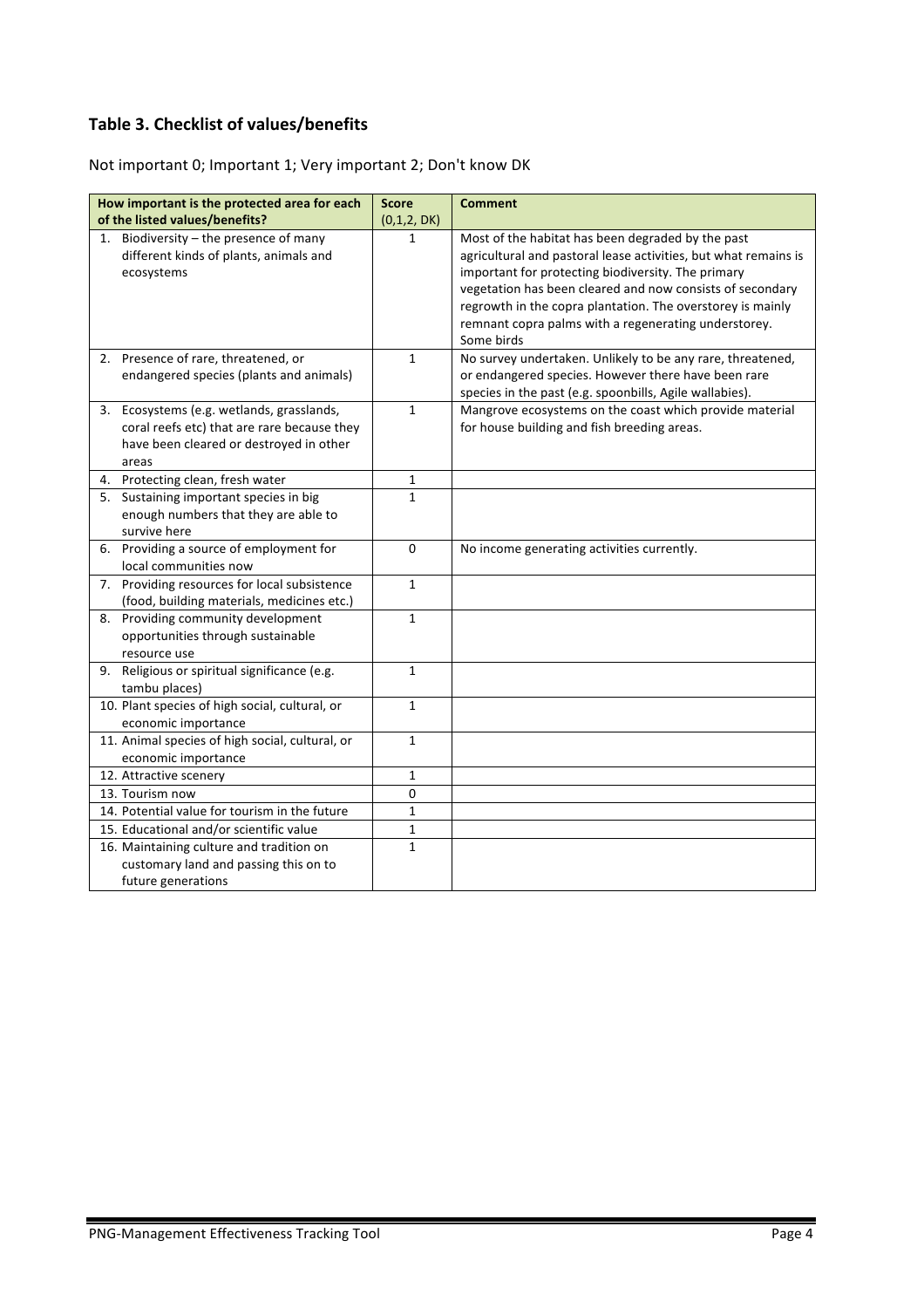## Part 3: What are the threats to the protected area?

# **Table 4: Threats to the protected area**<br>**H** High significance threats are seriously degrading va

- High significance threats are seriously degrading values. This means they are badly damaging some value -it might be a kind of animal or plant, or your traditional gardens
- **M** Medium threats are having some negative impact they are damaging values but not so badly
- **L** Low threats are present but not seriously damaging values<br>**0** N/A where the threat is not present in the protected area of
- **N/A** where the threat is not present in the protected area or where something is happening but is not threatening the values at all

| <b>Threat type</b>                                                                   | <b>Score</b><br>(H,M,L,0) | <b>Notes</b>                                                                                                                                           |
|--------------------------------------------------------------------------------------|---------------------------|--------------------------------------------------------------------------------------------------------------------------------------------------------|
| 1.1 Housing and settlement                                                           | L                         | There is sufficient land to accommodate new housing and this<br>presents only a low threat.                                                            |
| 1.1a Population increase in the<br>protected area community                          | L                         | There is sufficient land to accommodate the growing population, so<br>this presents only a low threat.                                                 |
| 1.2 Commercial and industrial areas                                                  | 0                         |                                                                                                                                                        |
| 1.3 Tourism and recreation<br>infrastructure                                         | 0                         |                                                                                                                                                        |
| 2.1 Customary land owner and<br>community gardens and small crops                    | L                         |                                                                                                                                                        |
| 2.1a Drug cultivation                                                                | 0                         |                                                                                                                                                        |
| 2.1b Commercial plantations                                                          | L                         |                                                                                                                                                        |
| 2.2 Wood and pulp plantations                                                        | 0                         |                                                                                                                                                        |
| 2.3 Livestock farming and grazing                                                    | 0                         |                                                                                                                                                        |
| 2.4 Marine and freshwater<br>aquaculture                                             | 0                         |                                                                                                                                                        |
| 3.1 Oil and gas drilling                                                             | 0                         |                                                                                                                                                        |
| 3.2 Mining and quarrying                                                             | $\overline{H}$            | A mine site exists on neighbouring land and impacts on the WMA.                                                                                        |
| 3.3 Energy generation                                                                | 0                         |                                                                                                                                                        |
| 4.1 Roads and railroads (include<br>road-killed animals)                             | L                         | There is a plan to improve the road surface and this may impact on the<br>WMA.                                                                         |
| 4.2 Utility and service lines (e.g.                                                  | 0                         |                                                                                                                                                        |
| electricity cables, telephone lines)                                                 |                           |                                                                                                                                                        |
| 4.3 Shipping lanes                                                                   | 0                         |                                                                                                                                                        |
| 4.4 Flight paths                                                                     | 0                         |                                                                                                                                                        |
| 5.1 Hunting, killing and collecting                                                  | M                         | Uncontrolled and unmonitored hunting takes place in the WMA and                                                                                        |
| terrestrial animals (including killing                                               |                           | this results in loss of species.                                                                                                                       |
| of animals as a result of                                                            |                           |                                                                                                                                                        |
| human/wildlife conflict)                                                             |                           |                                                                                                                                                        |
| 5.2 Gathering terrestrial plants or<br>plant products (non-timber)                   | L                         |                                                                                                                                                        |
| 5.3a Logging and wood harvesting<br>for local/customary use                          | L                         |                                                                                                                                                        |
| 5.3b Logging and wood harvesting -<br>commercial logging                             | L                         |                                                                                                                                                        |
| 5.4a Fishing, killing and harvesting<br>aquatic resources for<br>local/customary use | м                         | Even though there is currently sufficient fish stocks, the view is that<br>this may change at any time due to the over-harvesting of this<br>resource. |
| 5.4b Fishing, killing and harvesting<br>aquatic resources for commercial<br>use      | M                         | There is some poaching by neighbours.                                                                                                                  |
| 6.1 Recreational activities and<br>tourism                                           | 0                         |                                                                                                                                                        |
| 6.2 War, civil unrest and military<br>exercises                                      | 0                         |                                                                                                                                                        |
| 6.3 Research, education and other<br>work-related activities in protected<br>areas   | 0                         |                                                                                                                                                        |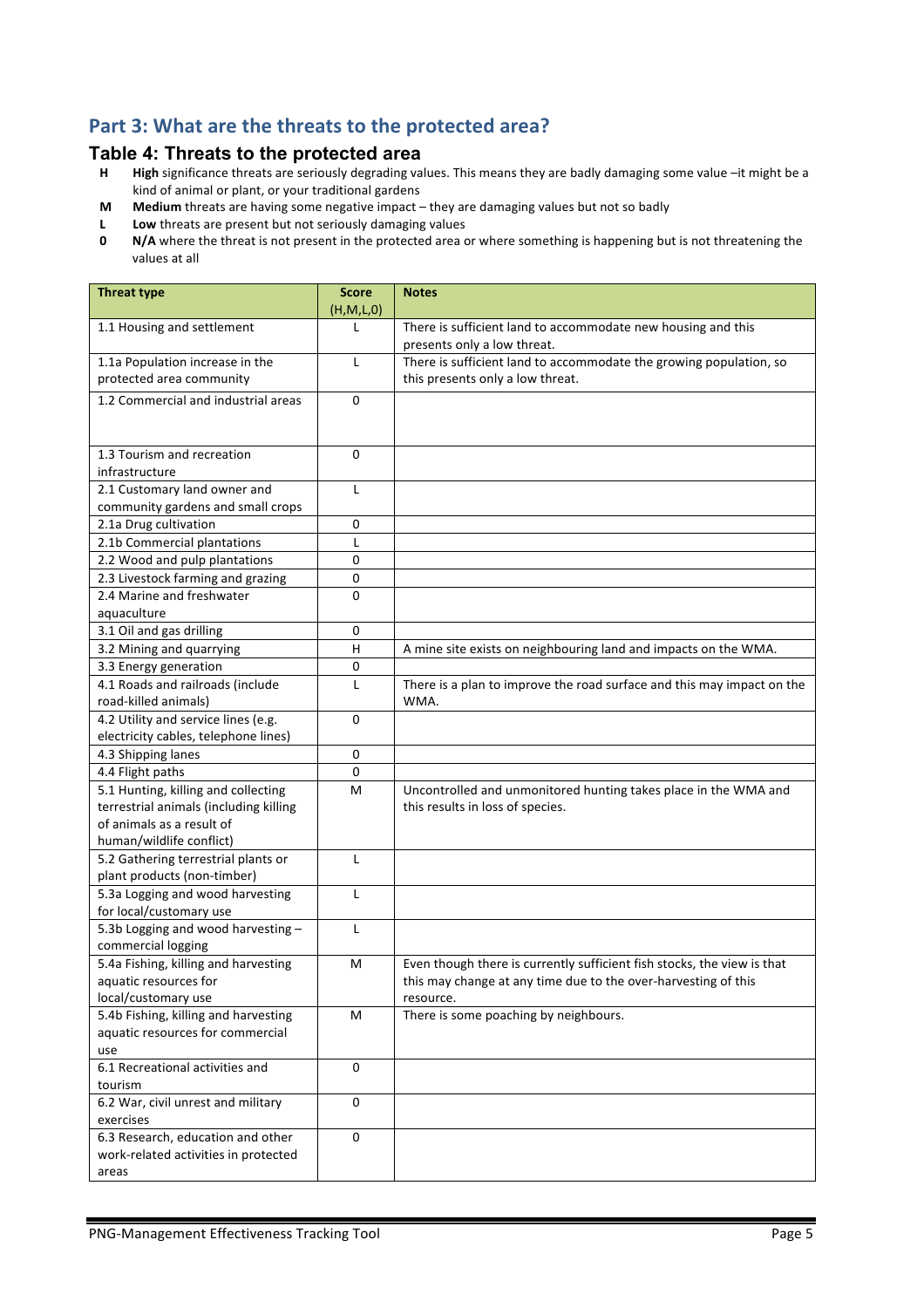| <b>Threat type</b>                                  | <b>Score</b><br>(H,M,L,0) | <b>Notes</b>                                                            |
|-----------------------------------------------------|---------------------------|-------------------------------------------------------------------------|
| 6.4 Activities of protected area                    | 0                         |                                                                         |
| managers (e.g. construction or<br>vehicle use)      |                           |                                                                         |
| 6.5 Deliberate vandalism, destructive               | 0                         |                                                                         |
| activities or threats to protected                  |                           |                                                                         |
| area staff and visitors                             |                           |                                                                         |
| 7.1 Fire and fire suppression                       | H                         | The recent drought caused small fires and this impacted on the          |
| (including arson)                                   |                           | landscape e.g. loss of habitat and fragmentation.                       |
| 7.2 Dams, hydrological modification                 | $\Omega$                  |                                                                         |
| and water management/use                            |                           |                                                                         |
| 7.3a Increased fragmentation within                 | $\mathsf{L}$              | Stream erosion has altered garden allotments and boundaries             |
| protected area                                      |                           |                                                                         |
| 7.3b Isolation from other natural                   | L                         | This occurs on a small scale and is mainly due to the impact of fires.  |
| habitat (e.g. deforestation)                        |                           |                                                                         |
| 7.3c Other 'edge effects' on park                   | $\Omega$                  |                                                                         |
| values                                              |                           |                                                                         |
| 7.3d Loss of keystone species (e.g.                 | DK                        |                                                                         |
| top predators, pollinators etc.)<br>8.1 Pest plants | H                         |                                                                         |
|                                                     |                           | There is a new weed that is spreading very quickly, but the species is  |
|                                                     |                           | not known. There is likely to be mimosa and elephant grass.             |
| 8.1a Pest animals                                   | м                         | Wild pigs cause damage to the landscape.                                |
| 8.1b Diseases such as fungus or                     | M                         | Breadfruit has a fungal disease.                                        |
| viruses that make native plants or<br>animals sick  |                           |                                                                         |
| 8.2 Introduced genetic material (e.g.               | $\mathbf{0}$              |                                                                         |
| genetically modified organisms)                     |                           |                                                                         |
| 9.1 Household sewage and urban                      | M                         | There are no proper toilets and the effluent impacts on waterways.      |
| waste water                                         |                           |                                                                         |
| 9.1a Sewage and waste water from                    | 0                         |                                                                         |
| protected area facilities                           |                           |                                                                         |
| 9.2 Industrial, mining and military                 | $\mathbf 0$               |                                                                         |
| effluents                                           |                           |                                                                         |
| 9.3 Agricultural and forestry                       | $\Omega$                  |                                                                         |
| effluents (e.g. excess fertilizers or               |                           |                                                                         |
| pesticides)                                         |                           |                                                                         |
| 9.4 Garbage and solid waste                         | 0                         |                                                                         |
| 9.5 Air-borne pollutants                            | 0                         |                                                                         |
| 9.6 Excess energy (e.g. heat                        | 0                         |                                                                         |
| pollution, lights etc.)                             |                           |                                                                         |
| 10.1 Volcanoes                                      | L                         | Undersea volcanic disturbances represent a potential threat.            |
| 10.2 Earthquakes/Tsunamis                           | Н                         | There is evidence of significant damage to the shoreline from cyclones. |
| 10.3 Avalanches/Landslides                          | L                         |                                                                         |
| 10.4 Erosion and siltation/                         | M                         | The front part of the beach has been destroyed.                         |
| deposition (e.g. shoreline or riverbed              |                           |                                                                         |
| changes)                                            |                           |                                                                         |
| 11.1 Habitat shifting and alteration                | н                         | Habitat has been effected by saltwater intrusions.                      |
| 11.2 Droughts                                       | H                         | Promote increased risk of fire and this impacts on the landscape.       |
| 11.3 Temperature extremes                           | H                         | Anecdotal evidence of hotter days over a longer time each year.         |
| 11.4 Storms and flooding                            | $\overline{H}$            | Cyclones caused 'big damage' to the shoreline.                          |
| 11.5 Coral bleaching                                | $\sf H$                   | It is currently occurring.                                              |
| 11.6 Intrusion by saltwater into                    | M                         | Storm surges and cyclonic activity have resulted in saltwater intrusion |
| gardens etc.                                        |                           | onto the land.                                                          |
| 11.7 Sea level rise                                 | H                         | The coastal lowlands will suffer if the predicted sea level rises are a |
|                                                     |                           | reality.                                                                |
| Other (please explain)                              |                           |                                                                         |
| 12.1 Loss of cultural links, traditional            | H                         | Young people are being influenced by western culture and neglecting     |
| knowledge and/or management                         |                           | or ignoring traditional knowledge and practices.                        |
| practices                                           |                           |                                                                         |
| 12.2 Natural deterioration of                       | H                         | Clay pot was upturned - this was a place of spirits and it filled with  |
| important cultural site values                      |                           | water. Speaking English in tambu places.                                |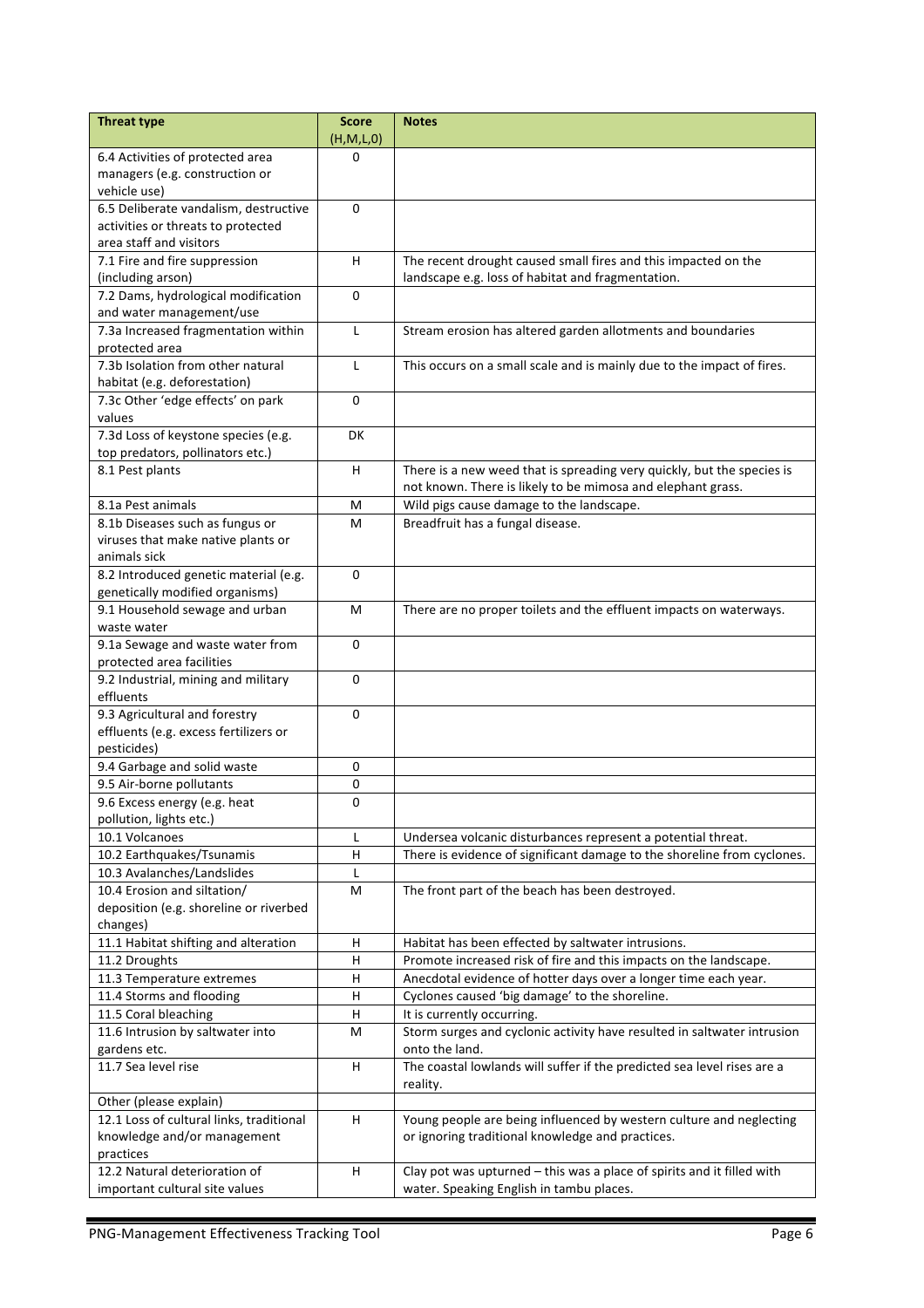| Threat type                           | <b>Score</b> | <b>Notes</b>                     |
|---------------------------------------|--------------|----------------------------------|
|                                       | (H, M, L, 0) |                                  |
| 12.3 Destruction of cultural heritage |              |                                  |
| buildings, gardens, sites etc.        |              |                                  |
| Other (please explain)                | н            | Smoking drugs and alcohol abuse. |

# Table 5. Worst threats and ways forward

| <b>Threat</b> | <b>Threat</b>                                       | Threat number or name (copy              | Nature of the threat, impact and how to reduce                                                               |
|---------------|-----------------------------------------------------|------------------------------------------|--------------------------------------------------------------------------------------------------------------|
| No.           | (Most significant first)                            | no. from Table 4)                        | the impact.                                                                                                  |
|               | Impacts from climate<br>change related<br>phenomena | 11.1, 11.2, 11.3, 11.4, 11.5, 11.6, 11.7 | Increase in storm and cyclonic activity and some<br>evidence supporting sea level rise.                      |
|               | Loss of culture                                     | 12.1                                     | Education should include programs on culture.                                                                |
| з             | Smoking drugs and<br>alcohol abuse                  | Other                                    | Make community policing more effective. Provide<br>awareness raising on the dangers of drugs and<br>alcohol. |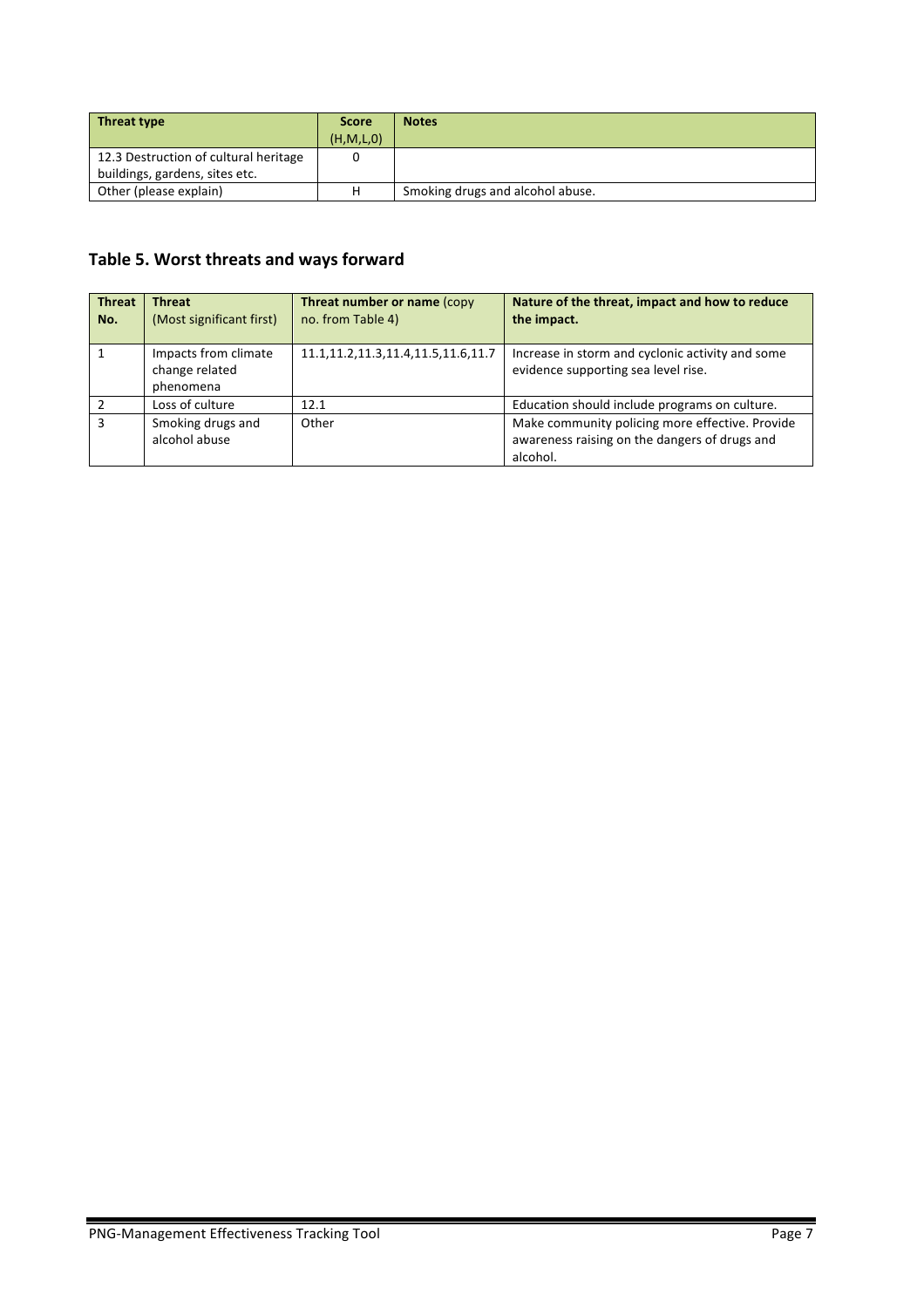# Part 4: What is the management like in the protected area?

| <b>Issue</b>                                       | <b>Score</b><br>(0,1,2,3,<br>NA) | <b>Comment</b>                                                | <b>Next steps</b> |
|----------------------------------------------------|----------------------------------|---------------------------------------------------------------|-------------------|
| 1a. Legal status                                   | 3                                | Legally gazetted.                                             |                   |
| 1b. Legal status                                   |                                  |                                                               |                   |
| 2a. Protected area regulations                     | 0                                |                                                               |                   |
| 2b. Protected area regulations                     |                                  |                                                               |                   |
| 3. Law enforcement                                 | 0                                |                                                               |                   |
| 4. Protected area objectives                       | 0                                |                                                               |                   |
| 5. Protected area design                           | 0                                |                                                               |                   |
| 6. Protected area boundaries                       | 0                                |                                                               |                   |
| 7. Management plan                                 | 0                                |                                                               |                   |
| 7a. Planning process                               | 0                                |                                                               |                   |
| 7b. Planning process                               | 0                                |                                                               |                   |
| 7c. Planning process                               | 0                                |                                                               |                   |
| 8. Regular work plan                               | 0                                |                                                               |                   |
| 9. Resource inventory                              | 0                                |                                                               |                   |
| 10. Protection systems                             | 0                                |                                                               |                   |
| 11. Research and monitoring                        | 0                                |                                                               |                   |
| 12. Resource management                            | $\mathbf 0$                      |                                                               |                   |
| 13a. Staff numbers                                 | 0                                |                                                               |                   |
| 13b. Other people working on the<br>protected area | 0                                |                                                               |                   |
| 14. Training and skills                            | 0                                |                                                               |                   |
| 15. Current budget                                 | 0                                |                                                               |                   |
| 16. Security of budget                             | 0                                |                                                               |                   |
| 17. Management of budget                           | <b>NA</b>                        |                                                               |                   |
| 18. Equipment                                      | 0                                |                                                               |                   |
| 19. Maintenance of equipment                       | <b>NA</b>                        |                                                               |                   |
| 20. Education and awareness                        | 0                                |                                                               |                   |
| 21. Planning for land use or marine<br>activities  | 0                                |                                                               |                   |
| 22. State and commercial neighbours                | 0                                |                                                               |                   |
| 23. Indigenous people/ Customary<br>landowners     | 0                                |                                                               |                   |
| 24a. Impact on communities                         | 0                                |                                                               |                   |
| 24b. Impact on communities                         | 0                                |                                                               |                   |
| 24c. Impact on communities                         | 0                                |                                                               |                   |
| 25. Economic benefit                               | 0                                | The community relies on the<br>WMA for its subsistence needs. |                   |
| 26. Monitoring and evaluation                      | 0                                |                                                               |                   |
| 27. Visitor facilities                             | 0                                |                                                               |                   |
| 28. Commercial tourism operators                   | 0                                |                                                               |                   |
| 29. Fees                                           | 0                                |                                                               |                   |
| 30. Condition of values                            | 0                                |                                                               |                   |
| 30a.Condition of values                            | 0                                |                                                               |                   |
| 30b. Condition of values                           | 0                                |                                                               |                   |
| 30c. Condition of values                           | 0                                |                                                               |                   |

# **Table 6. Management effectiveness scores, comments, next steps**